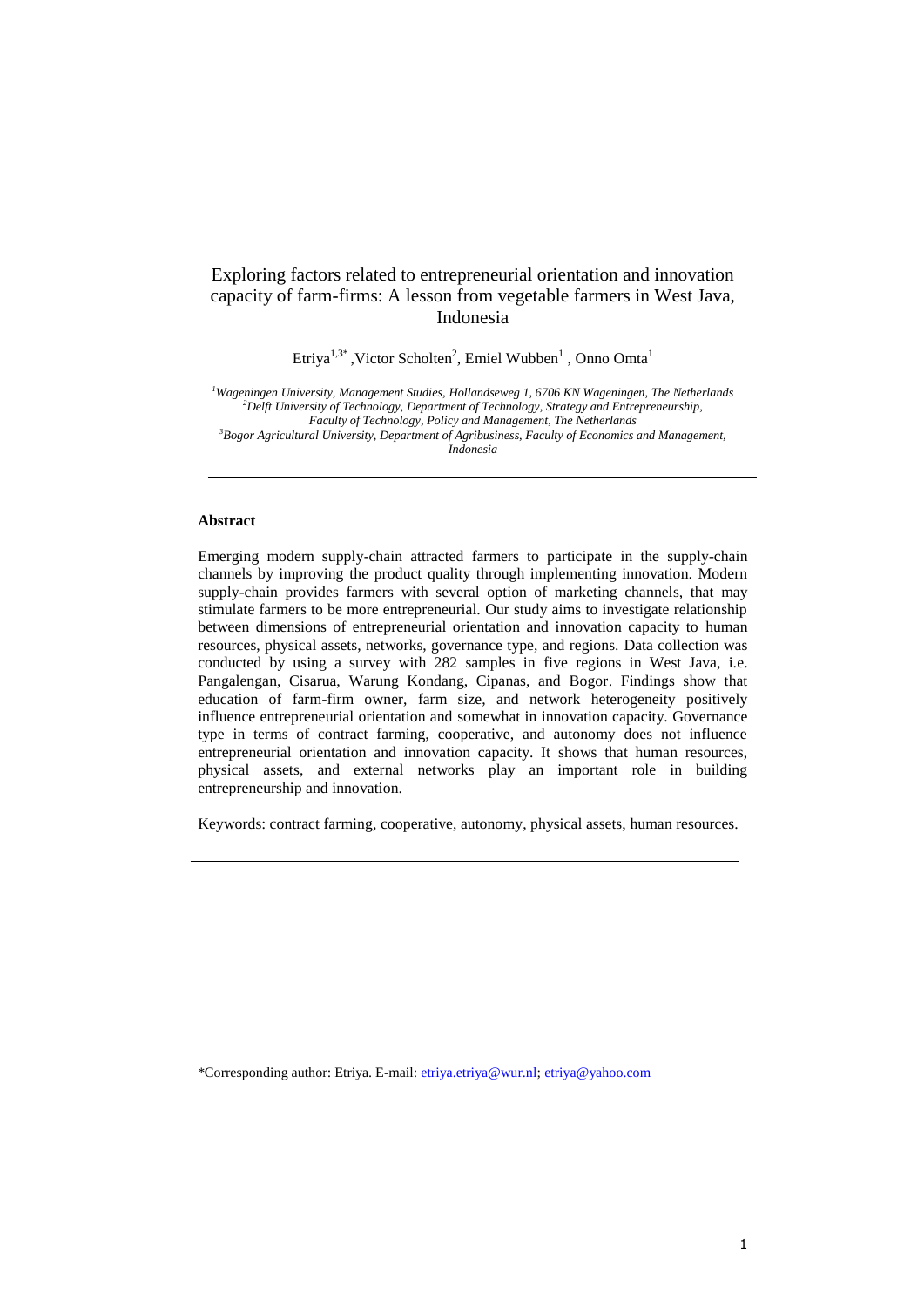## **Introduction**

Emerging modern food supply-chain like supermarkets and food processors have attracted farmers to participate in the supply-chain channels by improving the product quality through implementing innovation. Modern supply-chain provides farmers with several option of marketing channels, that may stimulate farmers to be more entrepreneurial and innovative.

There a two ways where farmers can link to this modern supply chain. First, through contract farming where farmers have contractual agreement with buyers. The contractor buyers can provide certain innovation to the farmers. Second, through cooperative where the cooperative aggregate the farmers' products. The cooperatives facilitate the members to deal with buyers then the cooperative organize the members how to fulfill the buyers' requirement. Some other farmers decide not to join either in contract farming or cooperative. They prefer to be independent to sell their products without any obligation to fulfill certain requirement.

Most studies on innovation benefit for farmers have concentrated on innovation adoption and diffusion with individual farmers as a unit of analysis. On the other hand, the majority of studies on innovation management focus on large firms, and on the cooperation of large firms [\(Pannekoek, van Kooten et al. 2005\)](#page-11-0). Not many studies are conducted to innovation on farmers as firms and its entrepreneurial orientation. Our study will fill this gap by concentrating on innovation capacity and entrepreneurial orientation of small farm-firms. Our study aims to investigate what factors influence entrepreneurial orientation and innovation capacity of farm firms. We focus on factors of human resources, physical assets, network heterogeneity, governance type, and regions.

# **Literature review**

#### *Entrepreneurial orientation*

Entrepreneurship focuses on exploring and exploiting opportunities by constructing current and new resources to create values [\(Zahra 2005\)](#page-11-1). Study on entrepreneurship has developed widely in many different levels, from individuals, groups, to firms. The concept of entrepreneurial orientation addresses at the firm level that is consistent with classical economics regarded an individual entrepreneur as a firm. Small firm is an extension of the individual entrepreneur who leads the firm [\(Lumpkin](#page-11-2)  [and Dess 1996\)](#page-11-2).

Study on entrepreneurial orientation is built upon investigation on its dimension. Previous studies construct the dimension differently. The initial concept developed by Lumpkin and Dess (1996) suggests five dimension of an entrepreneurial orientation: autonomy, innovativeness, risk taking, proactiveness, and competitive aggressiveness. Further studies elaborate the dimensions differently. For instance, some studies concentrate on two dimensions, such as proactiveness and competitive aggressiveness [\(Lumpkin and Dess 2001\)](#page-11-3) and proactiveness and risk taking [\(Grande, Madsen et al.](#page-11-4)  [2011\)](#page-11-4). Another study focuses on three dimensions: innovativeness, proactiveness, and risk taking [\(Avlonitis and Salavou 2007\)](#page-11-5). Because our study is conducted in small farm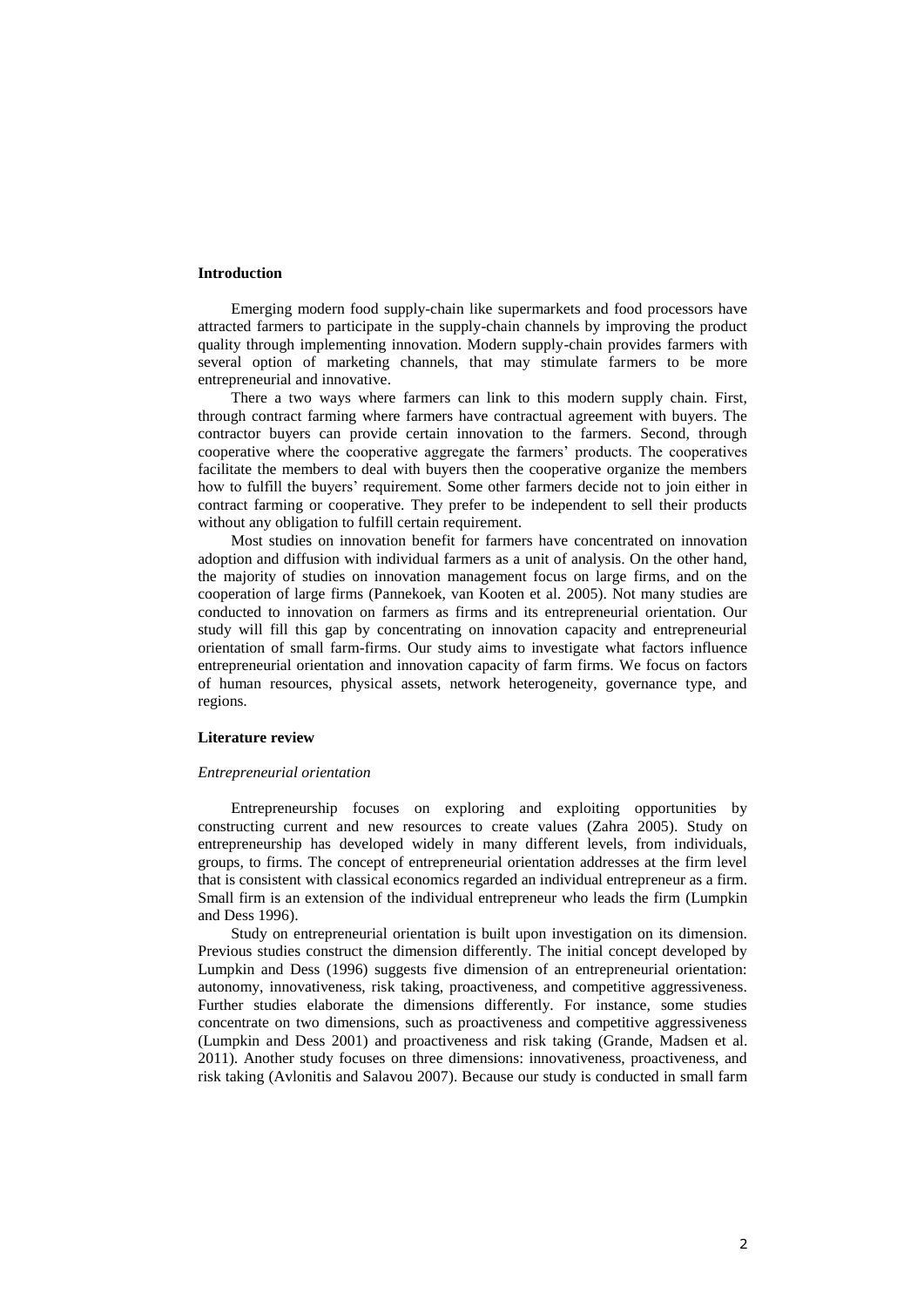firms that show characteristics as simple firms [\(Miller 1983\)](#page-11-6), we follow innovativeness, risk taking, and proactiveness as the dimension of entrepreneurial behavior that relevant for this context [\(Grande, Madsen et al. 2011\)](#page-11-4).

#### *Innovation capacity*

Literature generally defines innovation as the exploration and exploitation of new ideas or things in organization as a product, service, production method, market, or organizational structure [\(Pérez-Luño, Wiklund et al. 2011\)](#page-11-7). This paper concentrates the innovation as product and process innovation. Newness is the essential element on innovation concept and we can find this is relative. An innovation can be new to an adopter, but it can be not to others.

We address the innovation capacity as innovation adoption, knowledge generation, and innovation resources. Innovation adoption refers to the decision of a firm to acquire and utilize an idea, practice, object, knowledge, and technology from external providers that is perceived as new by adopters [\(Rogers 1995;](#page-11-8) [Diederen, Van Meijl et al. 2003;](#page-11-9) [Pérez-Luño, Wiklund et al. 2011\)](#page-11-7). Innovation adoption depends on existing knowledge that involves exploitation processes such as selection, refinement, and execution [\(March](#page-11-10)  [1991\)](#page-11-10). As an adopter, a firm depends on the knowledge that is owned by other firms or organizations in the market [\(Pérez-Luño, Wiklund et al. 2011\)](#page-11-7).

#### **Research Method**

To learn entrepreneurial orientation and innovation capacity, we chose vegetable farmers in West Java because the farmers have integrated to modern supply chain and have applied certain innovations who are relatively faster than other-crops farmers. We conducted a survey over the period of January –August 2012 in five regions in West Java. The regions are Pangalengan, Cisarua, Warung Kondang, Cipanas, and Bogor. These regions are the centers of vegetable production in West Java. A total of 282 vegetable farm firms were interviewed by using a semi-structured questionnaire with face to face interviews. We divided the farm firms as three types of governance, i.e. contract farmers, cooperative farmers, and autonomous farmers. Contract farmers are the farm firms who have contractual agreement with buyers, cooperative farmers who aggregate their products to the cooperatives, and autonomous farmers who both have no contract deal with any buyer and do not aggregate their products to the cooperative.

We measure dimensions of entrepreneurial orientation in terms of innovativeness, proactiveness, and risk taking with a nine-item, 7-point Likert-type scale [\(Covin and](#page-11-11)  [Slevin 1990\)](#page-11-11). We measure innovativeness with questions related to R&D, new products, and radical changes; proactiveness with questions related to initiative, pioneer, and competitiveness; risk taking with questions related to high-risk project, obtaining objectives, and exploring new opportunity.

We developed questions with a seven-item, 7-point Likert-type scale, and two-item, ratio scale, to measure innovation capacity based on our in-depth studies of vegetable farm-firms that have been carried out between July-December 2011. This measure is based upon farm-firms' innovation activities and resource allocation for innovation.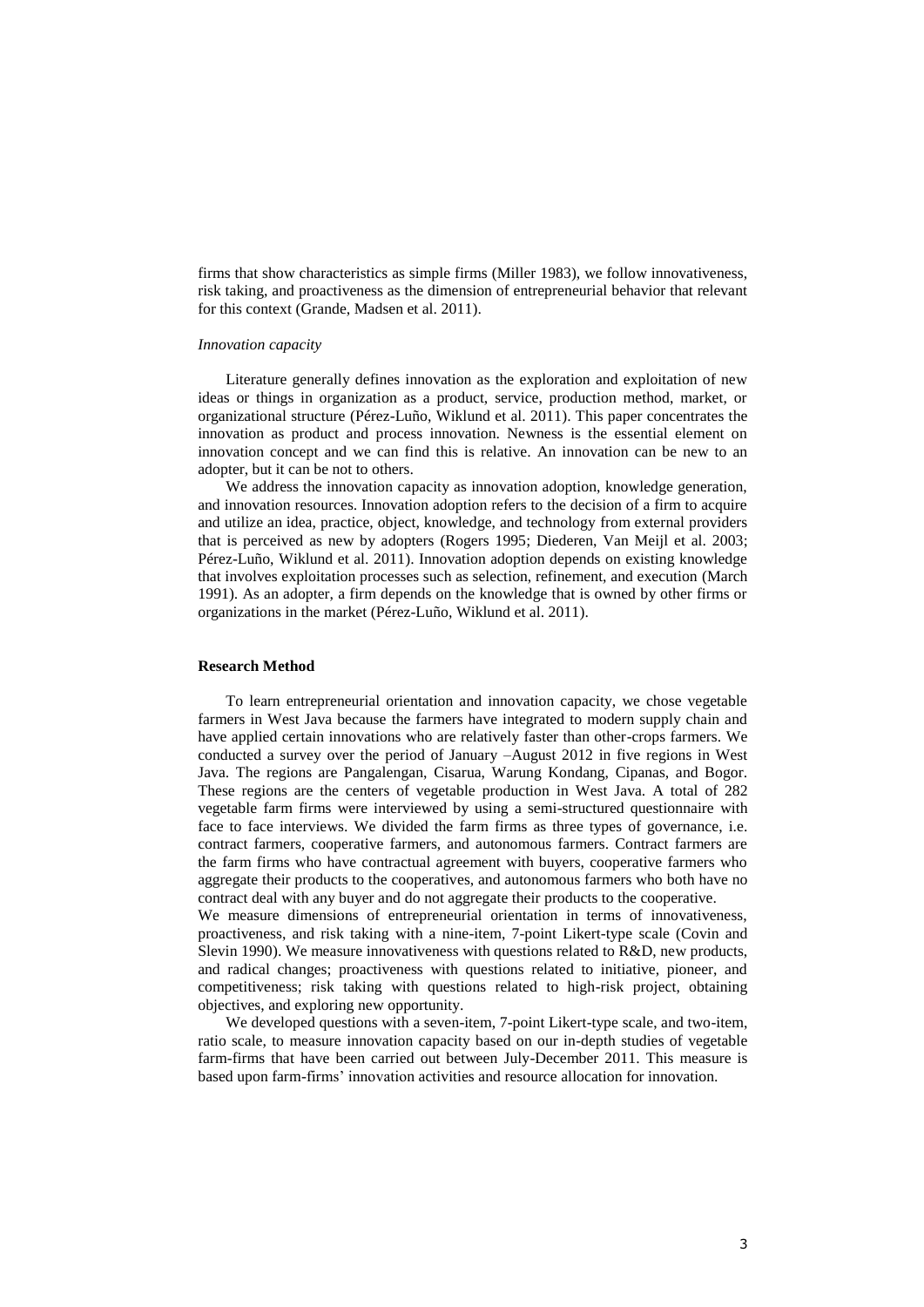We carried out descriptive analysis, factor analysis, and regression analysis to analyze the data in detail. The descriptive analysis provides description of entrepreneurial orientation and innovation capacity for different type of governance (contract farming, cooperative, and autonomy). We conduct Kruskal-Wallis test followed by Mann-Whitney test to check the differences among three governance types upon entrepreneurial orientation and innovation capacity. To reduce the dimension of entrepreneurial orientation and innovation capacity, we conducted factor analysis with principle component analysis. We found one factor for entrepreneurial analysis and three factors for innovation capacity, i.e. innovation generation, innovation adoption, and innovation resources. We treated each factor as dependent variable for regression analysis to measure the influence of education of farm firm owner as human resources, farm size as physical assets, network heterogeneity, governance type, and regions. We conducted stepwise regression to check the influence of each factor on model determination.

# **Result and discussion**

Table 1 shows the descriptive statistics of dimensions of entrepreneurial orientation based on governance type, and the difference test between two groups. In general, contract farmers have higher mean score for all dimensions than cooperative farmers and autonomous farmers. The mean score that higher than 3.5 (the middle score of 7 point Likert-type scale) are innovativeness in R&D and radical changes, and risk taking in obtaining objectives and exploiting new opportunities. There is no mean score of proactiveness that higher than 3.5. It means that in general the samples are less proactive or very few of farmers who are highly proactive. On most dimensions are there significant difference between contact farmers, cooperative farmers, and autonomous farmers, except new products and competitiveness.

|  |  |  | <b>Table 1.</b> Descriptive statistics of dimensions of entrepreneurial orientation |  |  |
|--|--|--|-------------------------------------------------------------------------------------|--|--|
|  |  |  |                                                                                     |  |  |

|                              | Contract<br>farmers<br>$N=91$ |        | Cooperative<br>farmers<br>$N = 80$ |        | Autonomous<br>farmer<br>$N = 111$ |        | Mann-Whitney sig.              |                               |                               |
|------------------------------|-------------------------------|--------|------------------------------------|--------|-----------------------------------|--------|--------------------------------|-------------------------------|-------------------------------|
| Dimension1                   | Mean                          | Stdev. | Mean                               | Stdev. | Mean                              | Stdev. | <b>CTF</b><br><b>VS</b><br>COF | <b>CTF</b><br><b>VS</b><br>AF | <b>COF</b><br><b>VS</b><br>AF |
| <b>Innovativeness</b><br>R&D | 3.82                          | 1.66   | 2.39                               | 1.45   | 3.10                              | 1.63   | ***                            | ***                           | ***                           |
| <b>New</b><br>products       | 2.91                          | 1.70   | 1.76                               | .86    | 1.69                              | 1.06   | ***                            | ***                           |                               |
| Radical<br>changes           | 3.77                          | 1.60   | 2.38                               | 1.34   | 3.01                              | 1.62   | ***                            | ***                           | ***                           |
| Proactiveness                |                               |        |                                    |        |                                   |        |                                |                               |                               |
| Initiative                   | 3.43                          | 2.19   | 1.78                               | 1.55   | 2.85                              | 2.35   | ***                            | ***                           | ***                           |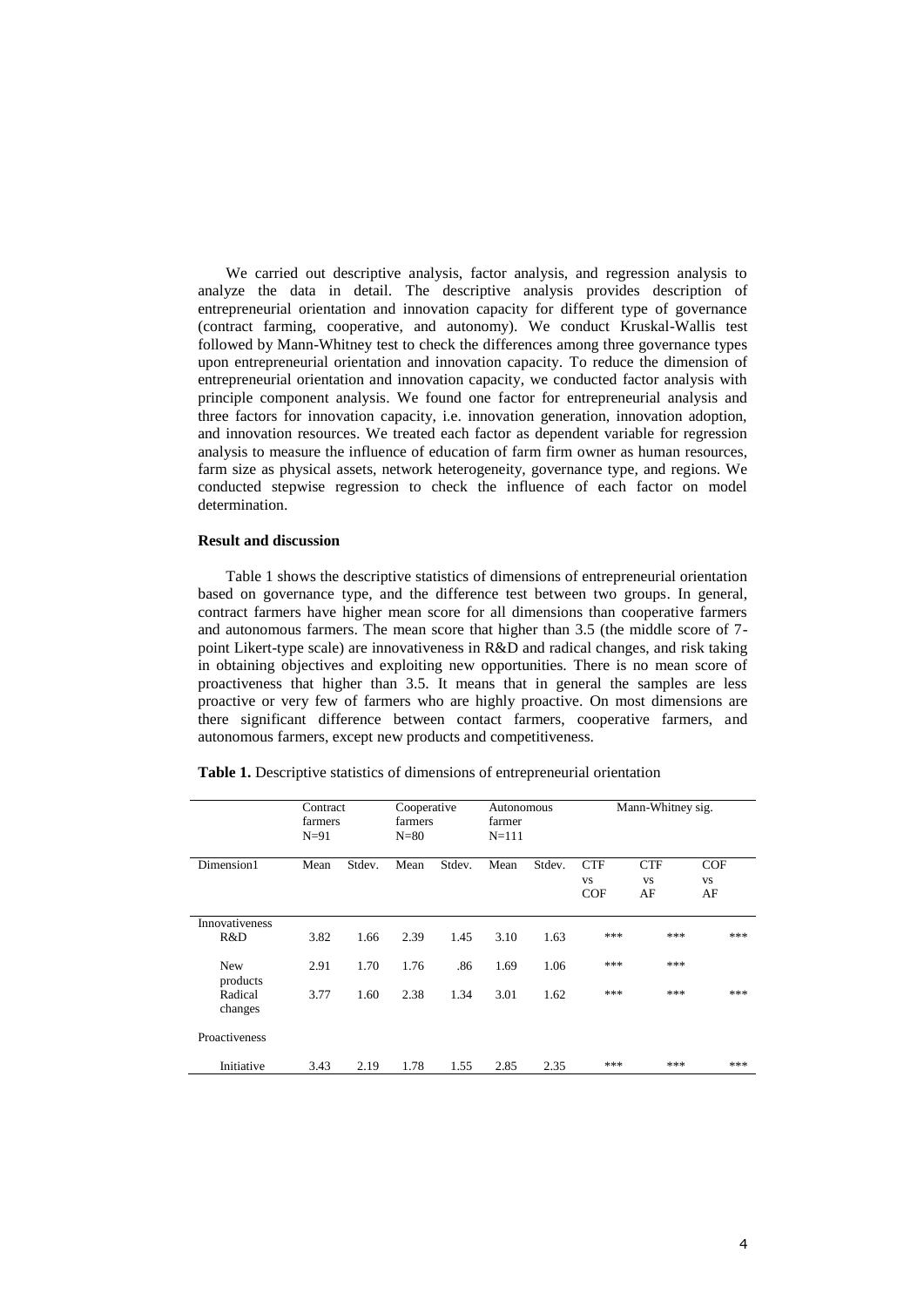| Contract<br>farmers<br>$N=91$                      |      | Cooperative<br>farmers<br>$N = 80$ |      | Autonomous<br>farmer<br>$N = 111$ |      | Mann-Whitney sig. |                                       |                               |                        |
|----------------------------------------------------|------|------------------------------------|------|-----------------------------------|------|-------------------|---------------------------------------|-------------------------------|------------------------|
| Dimension1                                         | Mean | Stdev.                             | Mean | Stdev.                            | Mean | Stdev.            | <b>CTF</b><br><b>VS</b><br><b>COF</b> | <b>CTF</b><br><b>VS</b><br>AF | COF<br><b>VS</b><br>AF |
| Pioneer                                            | 2.70 | 1.87                               | 1.36 | 1.01                              | 2.03 | 1.65              | ***                                   | ***                           | ***                    |
| Competitive                                        | 3.13 | 1.61                               | 2.20 | 1.05                              | 2.76 | 1.21              | ***                                   |                               | ***                    |
| Risk taking                                        |      |                                    |      |                                   |      |                   |                                       |                               |                        |
| High risk<br>projects                              | 3.22 | 1.79                               | 2.00 | 1.02                              | 2.22 | 1.68              | ***                                   | ***                           | ***                    |
| Braveness in<br>obtaining<br>objectives            | 4.00 | 2.02                               | 2.33 | 1.59                              | 3.45 | 2.17              | ***                                   | **                            | ***                    |
| Braveness in<br>exploiting<br>new<br>opportunities | 3.97 | 1.83                               | 2.00 | 1.02                              | 2.80 | 1.68              | ***                                   | ***                           | ***                    |

1: Likert's scale (1-7); Statistic significant: \*\*\* indicates p<.01, \*\* indicates p<.05; N=282; CTF=contract farmer; COF= cooperative farmer; AF=autonomous farmer

Table 2 provides the descriptive statistics of innovation capacity based on governance type, and the difference test between two groups. Contract farmers show the highest score on most variables, especially on innovation adoption. There are significant difference among three governance type, except farm-equipment adoption, seed adoption, pesticide generation, and farm-technique generation.

**Table 2.** Descriptive statistics of dimensions of innovation capacity

|                        | $N=91$ | Contract farmers | Cooperative<br>farmers<br>$N = 80$ |        | Autonomous<br>farmer<br>$N = 111$ |        |                                       | Mann-Whitney sig.             |                        |
|------------------------|--------|------------------|------------------------------------|--------|-----------------------------------|--------|---------------------------------------|-------------------------------|------------------------|
| Dimension              | Mean   | Stdev.           | Mean                               | Stdev. | Mean                              | Stdev. | <b>CTF</b><br><b>VS</b><br><b>COF</b> | <b>CTF</b><br><b>VS</b><br>AF | COF<br><b>VS</b><br>AF |
| Innovation<br>adoption |        |                  |                                    |        |                                   |        |                                       |                               |                        |
| New-seed<br>adoption   | 5.37   | 1.58             | 4.40                               | 1.29   | 4.10                              | 1.73   | ***                                   | ***                           |                        |
| Farm-<br>techniques    | 4.68   | 1.75             | 3.63                               | .92    | 3.63                              | 1.56   | ***                                   | ***                           | **                     |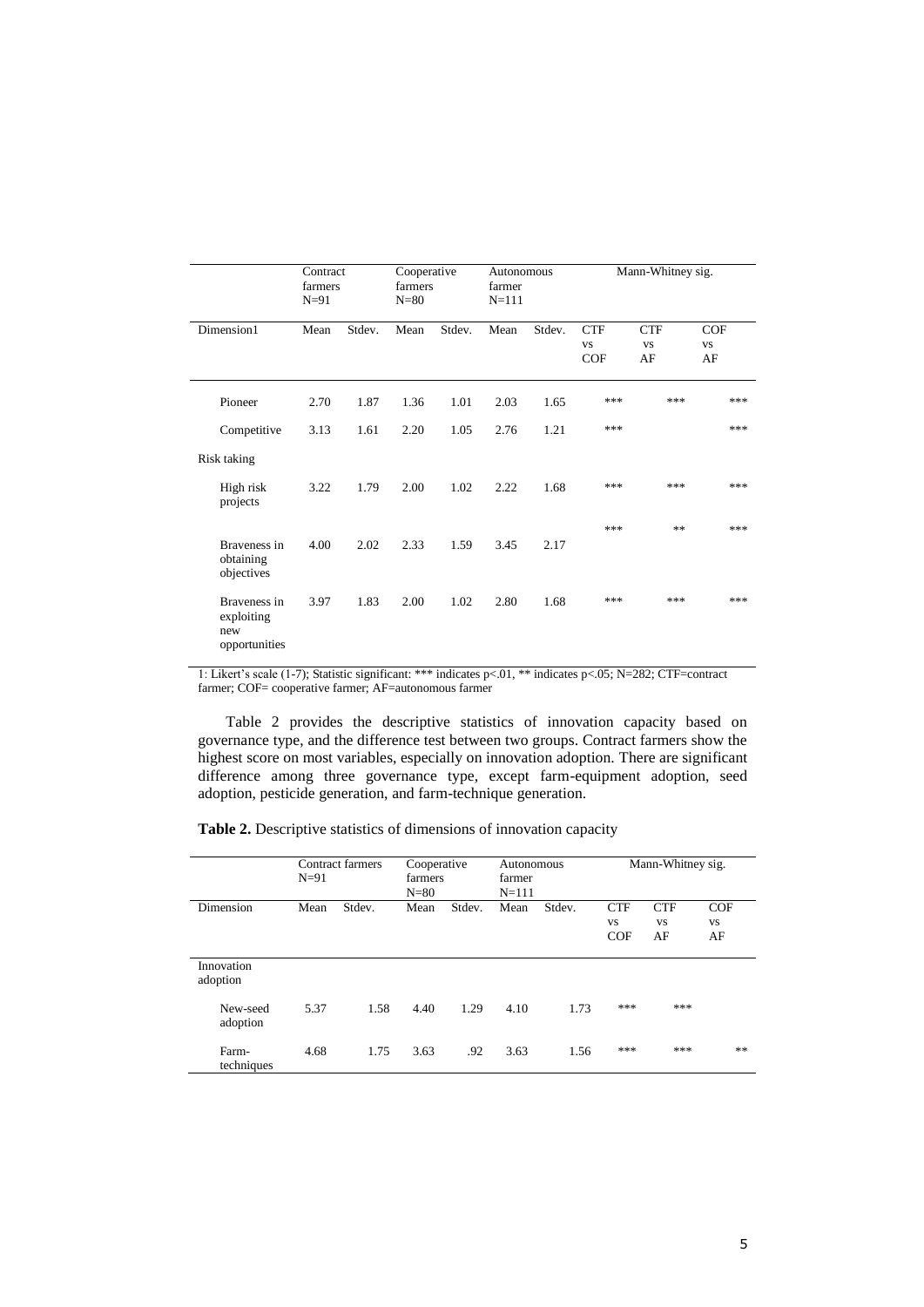|                                             | $N=91$ | Contract farmers | Cooperative<br>farmers<br>$N = 80$ |        | Autonomous<br>farmer<br>$N = 111$ |        |                                | Mann-Whitney sig.             |                        |
|---------------------------------------------|--------|------------------|------------------------------------|--------|-----------------------------------|--------|--------------------------------|-------------------------------|------------------------|
| Dimension                                   | Mean   | Stdev.           | Mean                               | Stdev. | Mean                              | Stdev. | <b>CTF</b><br><b>VS</b><br>COF | <b>CTF</b><br><b>VS</b><br>AF | COF<br><b>VS</b><br>AF |
| adoption                                    |        |                  |                                    |        |                                   |        |                                |                               |                        |
| Farm-input<br>adoption                      | 4.92   | 1.61             | 3.90                               | .88    | 3.97                              | 1.43   | ***                            | ***                           |                        |
| Farm-<br>equipment<br>adoption              | 1.97   | 1.81             | 1.65                               | 1.48   | 1.75                              | 1.42   |                                |                               |                        |
| Knowledge<br>generation                     |        |                  |                                    |        |                                   |        |                                |                               |                        |
| Fertilizer<br>Formulation                   | 2.86   | 2.13             | 1.81                               | 1.37   | 2.47                              | 1.93   | ***                            | ***                           |                        |
| Pesticide<br>formulation                    | 2.08   | 1.97             | 1.21                               | .67    | 2.20                              | 1.93   | ***                            |                               | ***                    |
| Farm<br>techniques                          | 3.05   | 2.20             | 1.50                               | 1.08   | 2.48                              | 1.84   | ***                            |                               | ***                    |
| Farm size for<br>trials (ha)<br>Trial costs | .11    | .20              | .02                                | .08    | .08                               | .19    | ***                            | ***                           | ***                    |
| $(000$ US\$)                                | .61    | 1.74             | .44                                | 1.32   | .47                               | 1.22   | ***                            | ***                           |                        |

Statistic significant: \*\*\* indicates p<.01, \*\* indicates p<.05; N=282; CTF=contract farmer; COF= cooperative farmer; AF=autonomous farmer

We conducted factor analysis with principle component analysis to reduce the dimensions of entrepreneurial orientation and variables of innovation capacity. We found one factor for entrepreneurial orientation and three factors for innovation capacity. Table 4 provides factor loadings of entrepreneurial orientation, and table 5 presents factor loadings of innovation capacity.

**Table 4.** Factor loadings of entrepreneurial orientation

| Dimension       | Entrepreneurial orientation |
|-----------------|-----------------------------|
|                 | Factor loadings             |
|                 |                             |
| R&D             | .872                        |
| New products    | .501                        |
| Radical changes | .775                        |
| Initiative      | .718                        |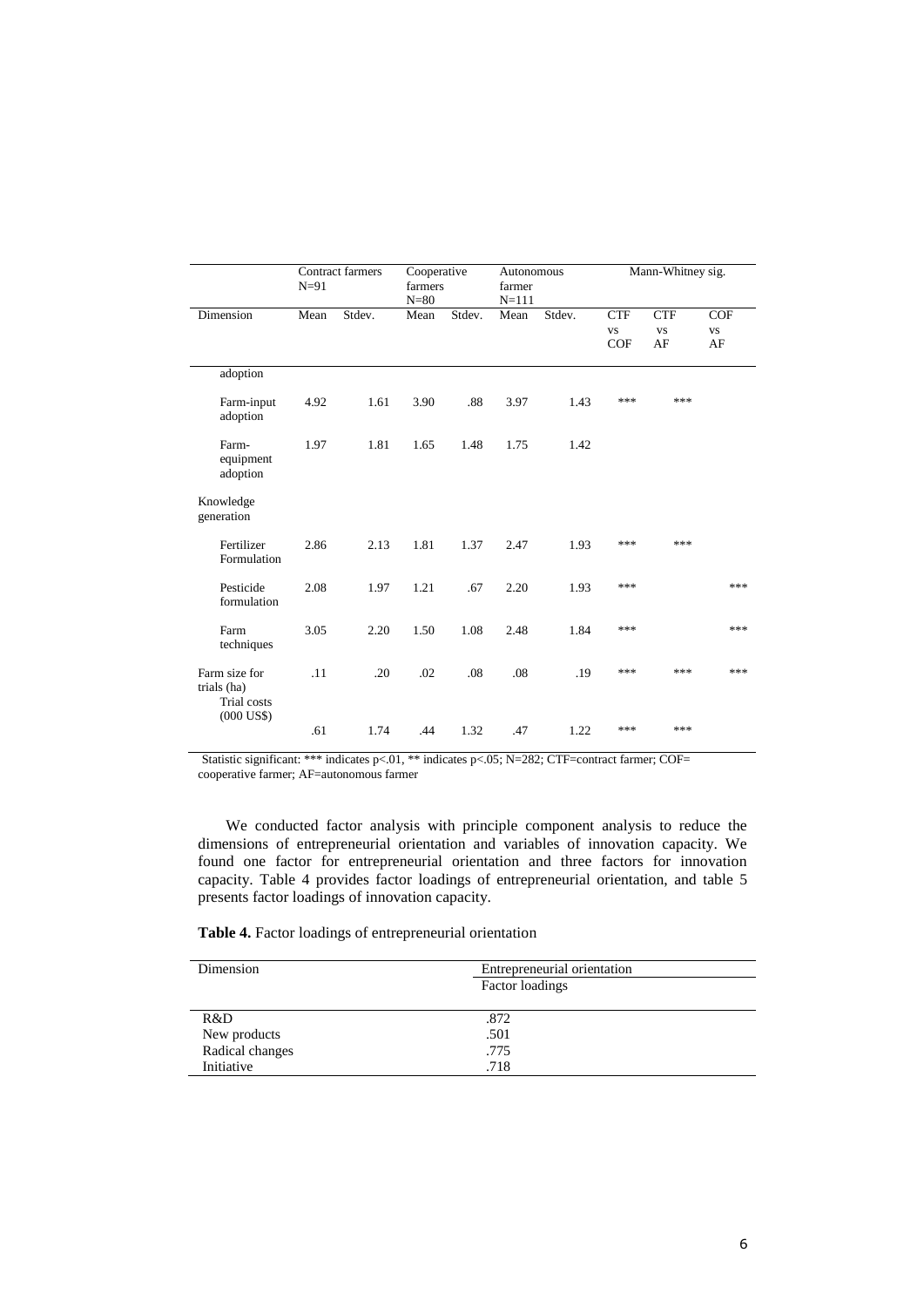| Dimension                       | Entrepreneurial orientation<br>Factor loadings |  |
|---------------------------------|------------------------------------------------|--|
| Pioneer                         | .779                                           |  |
| Competitive                     | .788                                           |  |
| High risk project               | .780                                           |  |
| Obtaining objectives            | .751                                           |  |
| <b>Exploiting opportunities</b> | .715                                           |  |

N=282

We carried out a factor analysis with principle component analysis to regroup nine variables of innovation capacity into three factors. The first factor is knowledge generation with variables generation of fertilizer formula, pesticide formula, and farm techniques. The second factor is innovation adoption with variables adoption of seeds, farming techniques, and farm inputs. The third factor is R&D resources with variables farm size for trials, trial expenses, and farm equipment.

| Table 5. Factor loadings of innovation capacity |  |  |  |
|-------------------------------------------------|--|--|--|
|-------------------------------------------------|--|--|--|

| Dimension            | Knowledge<br>generation | Innovation adoption | Innovation<br>resources |
|----------------------|-------------------------|---------------------|-------------------------|
|                      |                         | Factor loadings     |                         |
| Fertilizer           | .819                    |                     |                         |
| generation           |                         |                     |                         |
| Pesticide generation | .843                    |                     |                         |
| Farm-technique       | .782                    |                     |                         |
| generation           |                         |                     |                         |
| Seed adoption        |                         | .811                |                         |
| Farming-technique    |                         | .831                |                         |
| adoption             |                         |                     |                         |
| Farm<br>input        |                         | .785                |                         |
| adoption             |                         |                     |                         |
| Farm equipment       |                         |                     | .618                    |
| Farm size for trials |                         |                     | .558                    |
| (ha)                 |                         |                     |                         |
| Trial expenses (000  |                         |                     | .866                    |
| US\$                 |                         |                     |                         |
| $N = 282$            |                         |                     |                         |

We carried out stepwise regression analysis with dependent variables are factor of entrepreneurial orientation, knowledge generation, innovation adoption, and innovation resources. We measure the influence of education, farm size, network heterogeneity, governance type, and regions on the four factors. Table 6 presents the determinant of entrepreneurial orientation, and Table 7 provides the determinant of innovation capacity.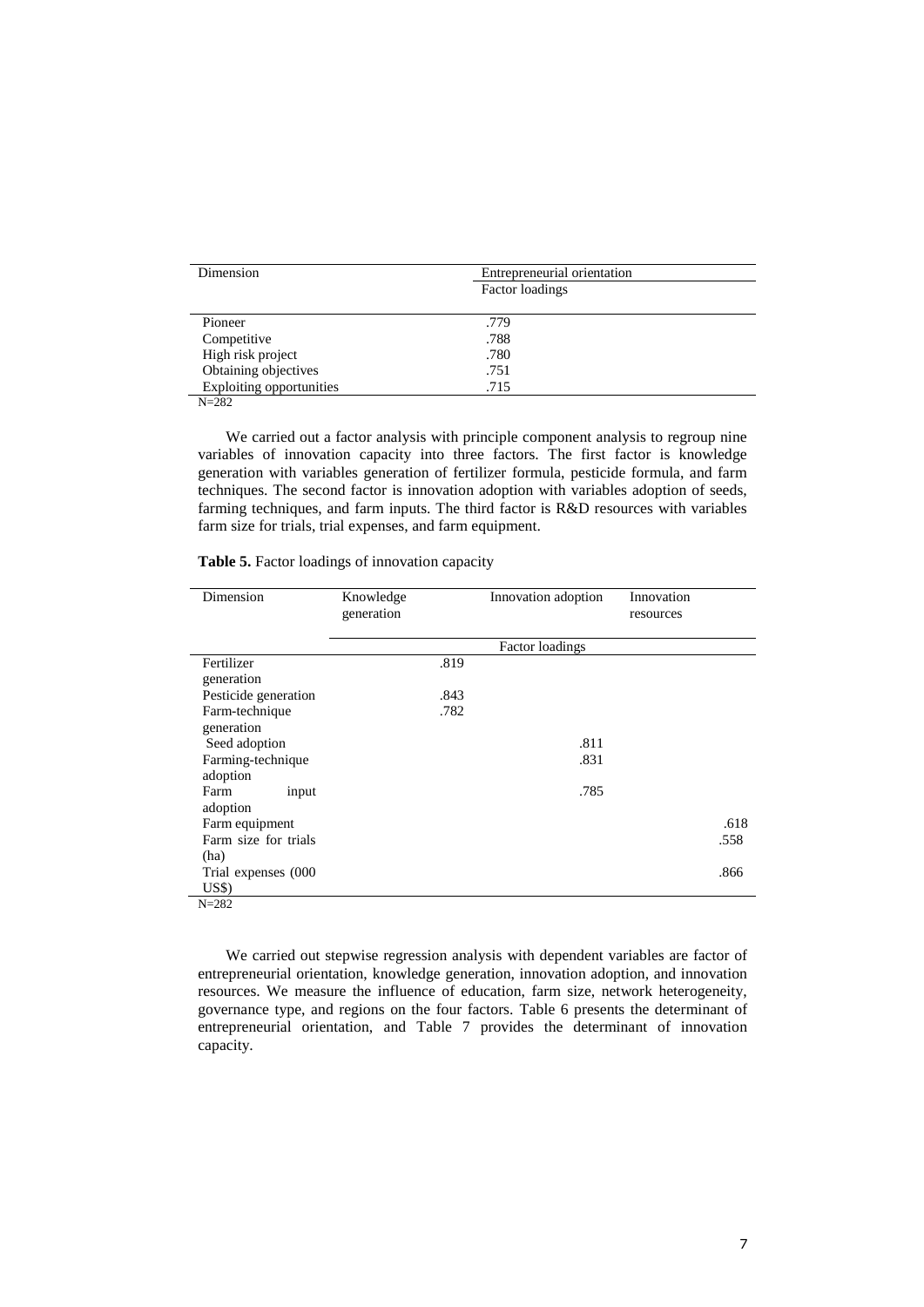| Independent<br>variable                               | Step 1   | Step 2   | Step $\overline{3}$ | Step 4    | Step 5    |
|-------------------------------------------------------|----------|----------|---------------------|-----------|-----------|
|                                                       | Beta     | Beta     | Beta                | Beta      | Beta      |
| Education (year)                                      | $.139**$ | $.117**$ | $.068**$            | $.069**$  | $.042**$  |
| Farm size (ha)                                        |          | .099**   | .079**              | $.077**$  | $.070**$  |
| Network<br>heterogeneity                              |          |          | .408**              | $.341**$  | $.281**$  |
| Governance type<br>(dummy 1)<br>Contract farmer       |          |          |                     | $.234*$   | .135      |
| Governance type<br>(dummy 2)<br>Cooperative<br>farmer |          |          |                     | $-.296**$ | $-.009$   |
| Dummy 1 region<br>Pangalengan                         |          |          |                     |           | .158      |
| Dummy 2 region<br>Cisarua                             |          |          |                     |           | .217      |
| Dummy 3 region<br>Warung Kondang                      |          |          |                     |           | $-.617**$ |
| Dummy 4 region<br>Cipanas-Pacet                       |          |          |                     |           | $-.199$   |
| $R^2$                                                 | .289     | .363     | .557                | .593      | .649      |
| Adjusted $R^2$                                        | .286     | .359     | .552                | .586      | .637      |
| Sig. F change                                         | **       | **       | **                  | **        | $***$     |

## **Table 6.** Determinant of entrepreneurial orientation

Statistic significant: \*\* indicates p<.01, \* indicates p<.05; N=282

The regression analysis shows that farm firms who the owners with higher formal education are higher in entrepreneurial orientation. Farm firms with larger size are greater in entrepreneurial orientation. Farm firms who have more heterogeneous networks are higher in entrepreneurial orientation. Formal education, farm size, and network heterogeneity provide the farm firm with sufficient knowledge, resources, and supports to be more innovative, more proactive, and more risk taking. However, farm firms who are located in Warung Kondang are low in entrepreneurial orientation,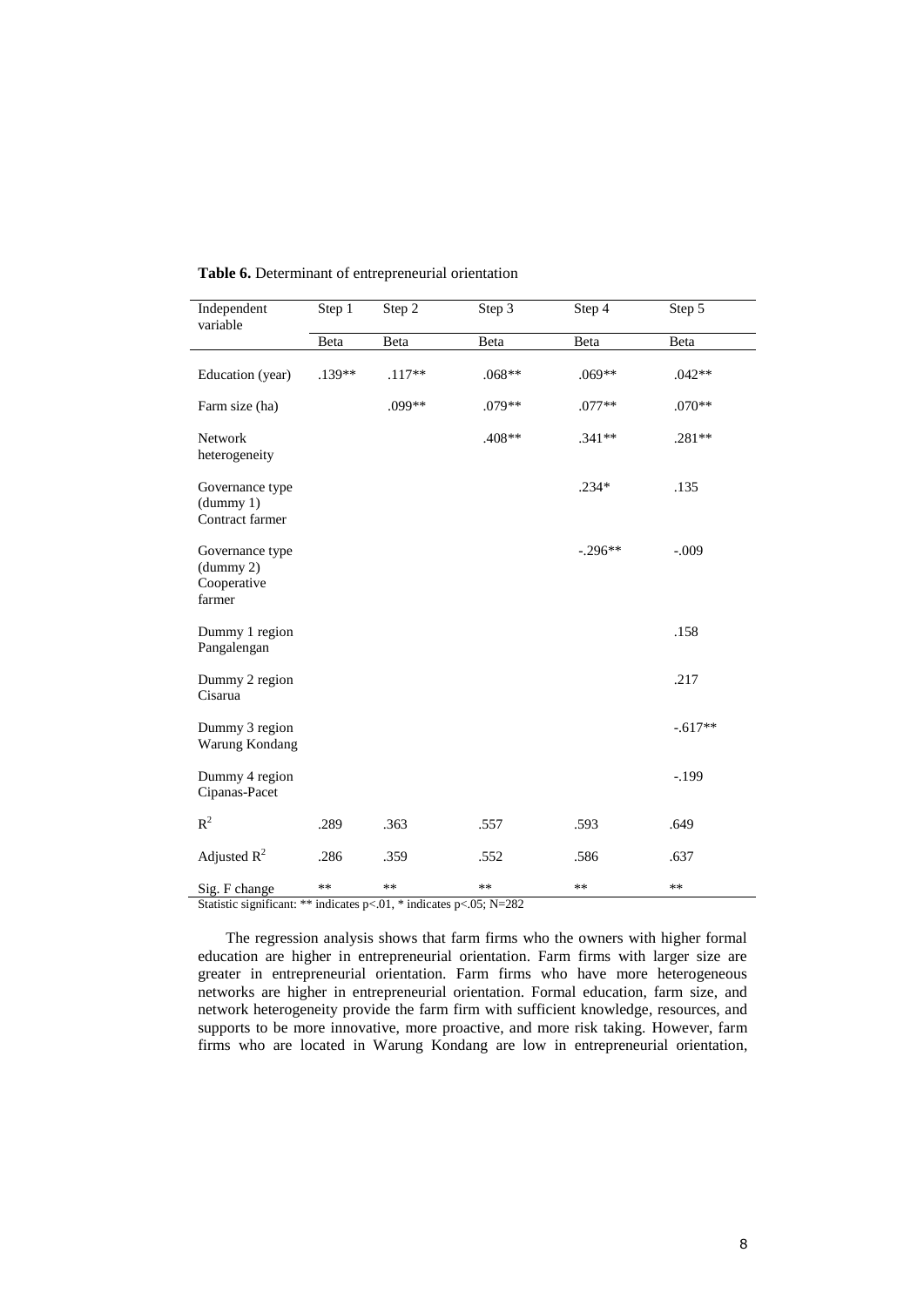because difficult access to this region makes the farm firms have less opportunity to explore more markets and innovation.

The following tables present the stepwise regression analysis of innovation capacity with dependent variables are factor knowledge generation, innovation adoption, and R&D resources. Table 7 shows that farm firms that are located in Pangalengan and Cisarua have positive influence to knowledge generation.

| Independent<br>variable                               | Step 1   | Step 2   | Step 3   | Step 4    | Step 5  |
|-------------------------------------------------------|----------|----------|----------|-----------|---------|
|                                                       | Beta     | Beta     | Beta     | Beta      | Beta    |
| Education (year)                                      | $.104**$ | $.086**$ | $.074**$ | $.072**$  | .016    |
| Farm size (ha)                                        |          | .082**   | $.077**$ | $.073**$  | .019    |
| Network<br>heterogeneity                              |          |          | .097*    | .056      | .012    |
| Governance type<br>(dummy 1)<br>Contract farmer       |          |          |          | .015      | .073    |
| Governance type<br>(dummy 2)<br>Cooperative<br>farmer |          |          |          | $-.442**$ | $-.047$ |
| Dummy 1 region<br>Pangalengan                         |          |          |          |           | 1.497** |
| Dummy 2 region<br>Cisarua                             |          |          |          |           | $.511*$ |
| Dummy 3 region<br>Warung Kondang                      |          |          |          |           | $-.040$ |
| Dummy 4 region<br>Cipanas-Pacet                       |          |          |          |           | .033    |
| R <sub>2</sub>                                        | .160     | .212     | .261     | .261      | .518    |
| Adjusted R2                                           | .206     | .206     | .214     | .247      | .502    |
| Sig. F change                                         | **       | $***$    | $\ast$   | $***$     | $***$   |

**Table 7.** Determinant of knowledge generation

Statistic significant: \*\* indicates p<.01, \* indicates p<.05; N=282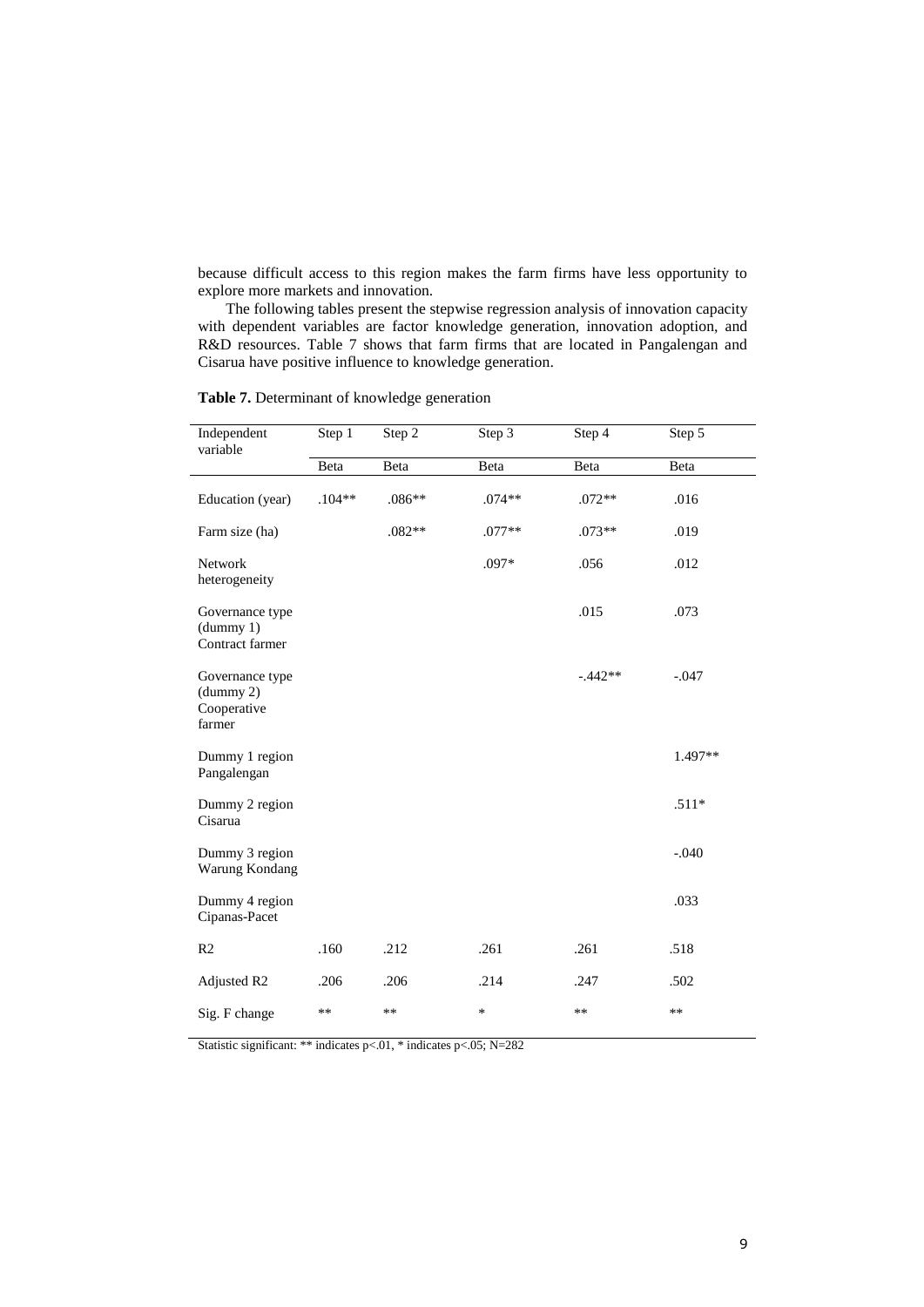Table 8 presents that the higher the education of farm-firm owner the more they adopt innovation. The more heterogeneous the network that the firms have, the more they adopt innovation. Contract farmers shows positive influence to innovation adoption because the buyer may support the farmers with innovation or the buyer requirement stimulate farmers to adopt more innovation. Farmers who are located in Pangalengan show low in innovation adoption

| Table 8. Determinant of innovation adoption |  |  |
|---------------------------------------------|--|--|
|---------------------------------------------|--|--|

| Independent<br>variable                               | Step 1   | Step 2 | Step 3 | Step 4   | Step 5    |
|-------------------------------------------------------|----------|--------|--------|----------|-----------|
|                                                       | Beta     | Beta   | Beta   | Beta     | Beta      |
| Education (year)                                      | $.061**$ | .056** | .021   | .028     | $.044**$  |
| Farm size (ha)                                        |          | .021   | .007   | .011     | .032      |
| Network<br>heterogeneity                              |          |        | .297** | .199**   | .199**    |
| Governance type<br>(dummy 1)<br>Contract farmer       |          |        |        | $.670**$ | $.669**$  |
| Governance type<br>(dummy 2)<br>Cooperative<br>farmer |          |        |        | .245     | .061      |
| Dummy 1 region<br>Pangalengan                         |          |        |        |          | $-.571**$ |
| Dummy 2 region<br>Cisarua                             |          |        |        |          | .014      |
| Dummy 3 region<br>Warung Kondang                      |          |        |        |          | $-.027$   |
| Dummy 4 region<br>Cipanas-Pacet                       |          |        |        |          | $-.211$   |
| R <sub>2</sub>                                        | .055     | .059   | .162   | .231     | .267      |
| Adjusted R2                                           | .052     | .052   | .153   | .217     | .243      |
| Sig. F change                                         | $**$     |        | $**$   | $**$     | $**$      |

Statistic significant: \*\* indicates p<.01, \* indicates p<.05; N=282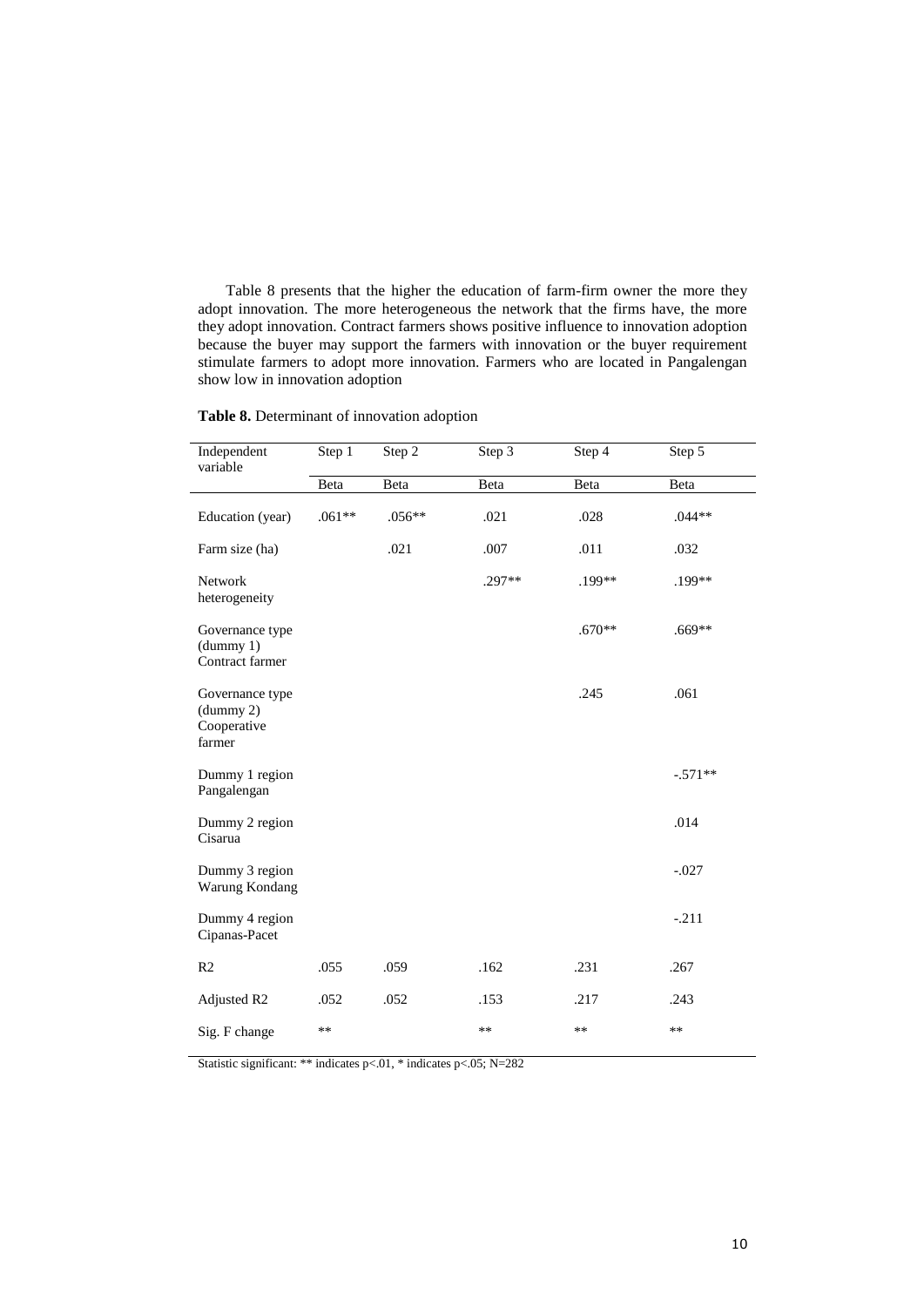Table 9 presents the determinant of innovation resources. farm firms who have higher farm size have more have more innovation resources. It make them possible to allocate part of their farm land or working capital for trials. Farm firms who have more heterogeneous networks have more innovation resources. The networks stimulate the farm firms to allocate their resources for innovation. Farm firms in Cisarua show have more innovation resources.

| <b>Table 9.</b> Determinant of innovation resources |
|-----------------------------------------------------|
|-----------------------------------------------------|

| Independent<br>variable                               | Step 1   | Step 2   | Step 3   | Step 4  | Step 5    |
|-------------------------------------------------------|----------|----------|----------|---------|-----------|
|                                                       | Beta     | Beta     | Beta     | Beta    | Beta      |
| Education (year)                                      | $.071**$ | $.056**$ | $.040*$  | $.038*$ | .029      |
| Farm size (ha)                                        |          | $.064**$ | $.058**$ | .058**  | $.089**$  |
| Network<br>heterogeneity                              |          |          | .138**   | .183**  | $.126*$   |
| Governance type<br>(dummy 1)<br>Contract farmer       |          |          |          | $-.219$ | .009      |
| Governance type<br>(dummy 2)<br>Cooperative<br>farmer |          |          |          | .074    | $-.091$   |
| Dummy 1 region<br>Pangalengan                         |          |          |          |         | $-.367$   |
| Dummy 2 region<br>Cisarua                             |          |          |          |         | $1.174**$ |
| Dummy 3 region<br>Warung Kondang                      |          |          |          |         | .022      |
| Dummy 4 region<br>Cipanas-Pacet                       |          |          |          |         | $-.115$   |
| R <sub>2</sub>                                        | .074     | .106     | .128     | .140    | .289      |
| Adjusted R2                                           | .070     | .099     | .118     | .124    | .266      |
| Sig. F change                                         | **       | **       | $***$    |         | $***$     |

Statistic significant: \*\* indicates p<.01, \* indicates p<.05; N=28